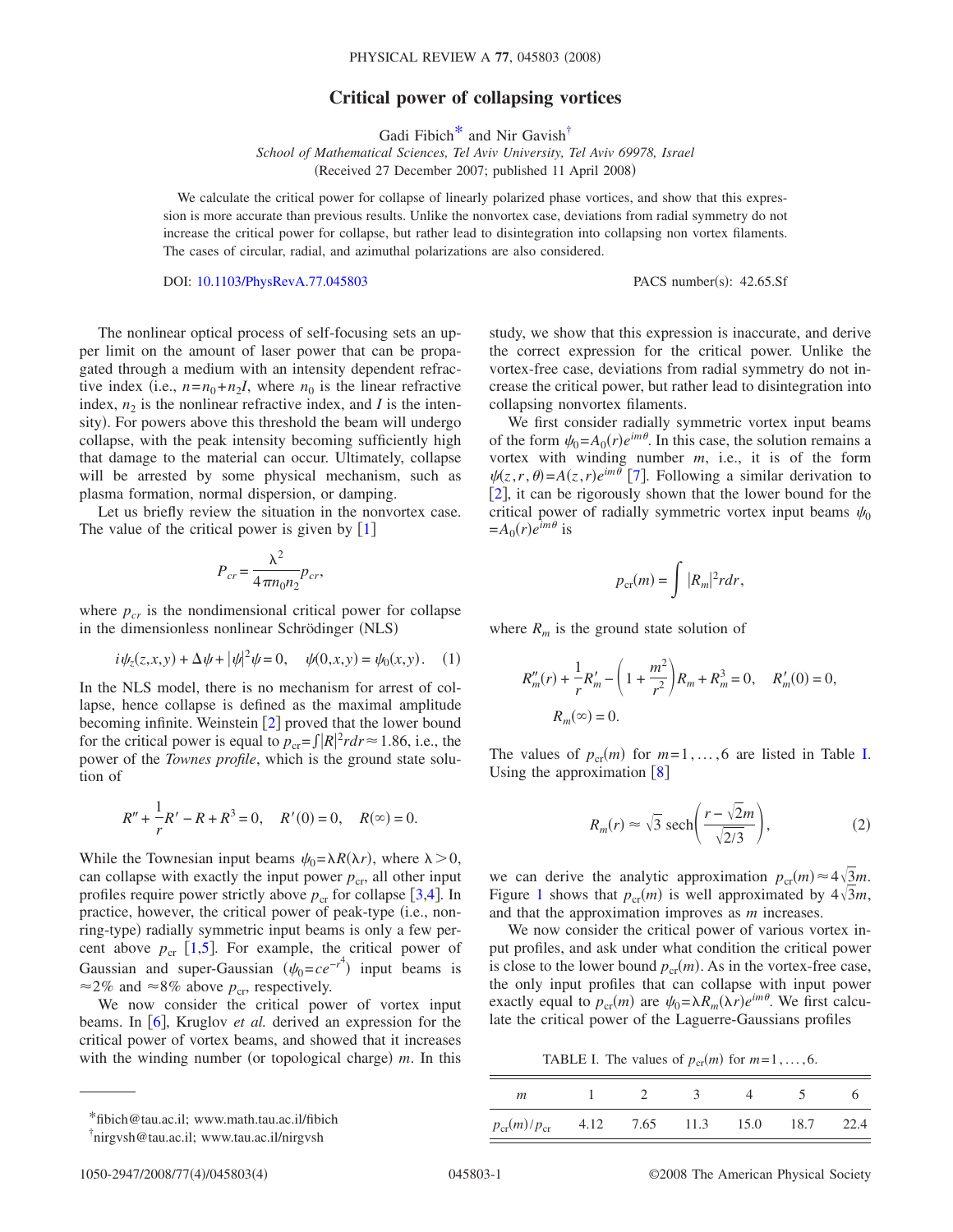<span id="page-1-0"></span>

FIG. 1. (Color online) Critical power  $p_{cr}(m) = \int_0^\infty R_m^2 r dr \ (\times),$  the approximation  $4\sqrt{3}m$  (dashed line), numerical estimate of the critical power as a function of  $m$  ( $\bigcirc$ , data taken from [[6](#page-3-5)]), the critical power for collapse of Laguerre-Gaussians (dash-dotted line), and the analytic estimate  $I_{\text{cr}}^{(m)}$  ([[6](#page-3-5)], solid line).

$$
\psi_0^{LG} = \mathrm{cr}^m e^{-r^2} e^{im\theta},
$$

which are the vortex modes of the linear Schrödinger equation. To do that, we solve the NLS with the initial condition  $\psi_0^{LG}$  and gradually increase *c* until, at  $c_{th}$ , the solution collapses. In this case, the critical power is close to  $p_{cr}(m)$  for  $m=1$  but as *m* increases, the excess power above  $p_{cr}(m)$ needed for collapse increases (see Table [II](#page-1-1)). Similarly, for the sech input profile

$$
\psi_0^{\text{sech}} = \text{cr}^2 \ \text{sech}(r-5)e^{im\theta},
$$

the critical power is close to  $p_{cr}(m)$  only for  $m=2,3,4$  (see Table  $\mathbf{II}$  $\mathbf{II}$  $\mathbf{II}$ ).

To better understand these results, let us consider the vortex profile of the form  $\psi_0 = cf(r)e^{im\theta}$ , where

$$
f(r) = Q(\rho), \quad \rho = \frac{r - r_{\text{max}}}{L},
$$

and  $Q(\rho)$  attains its maximum at  $\rho = 0$ . This ring profile is characterized by the ring width  $L$  and radius  $r_{\text{max}}$ . As in the vortex-free case, the closer  $f$  is to a member of the one-

TABLE II. Excess power above  $p_{cr}(m)$  needed for collapse.

<span id="page-1-1"></span>

| $\mathfrak{m}$ | Input beams   |                        |                          |  |  |
|----------------|---------------|------------------------|--------------------------|--|--|
|                | $\psi_0^{LG}$ | $\psi_0^{\text{sech}}$ | $\psi_0^{n-\text{sech}}$ |  |  |
| 1              | $0.65\%$      | 20%                    | 0.13%                    |  |  |
| $\overline{2}$ | $0.80\%$      | $4.5\%$                | 0.91%                    |  |  |
| 3              | 7%            | 1.9%                   | 0.71%                    |  |  |
| $\overline{4}$ | 11%           | 1.9%                   | $0.32\%$                 |  |  |
| 5              | 14%           | 9%                     | 0.17%                    |  |  |
| 6              | 19%           | 14%                    | $0.34\%$                 |  |  |

parameter family  $\lambda R_m(\lambda r)$ , the smaller the excess power above  $p_{cr}(m)$  needed for collapse. By Eq. ([2](#page-0-3)), the family  $\lambda R_m(\lambda r)$  is characterized by

radius/width = 
$$
\sqrt{3}m
$$
. (3)

<span id="page-1-2"></span>Therefore,  $f(r)$  has to satisfy Eq. ([3](#page-1-2)) to "leading order" to be close to  $\lambda R_m(\lambda r)$ .

The Laguerre-Gaussian modes  $\psi_0^{LG}$  are characterized by radius/width= $\sqrt{m/2}$ . This ratio is close to Eq. ([3](#page-1-2)) only for  $m \approx 1$ , explaining why the critical power of Laguerre-Gaussian modes is close to  $p_{cr}(m)$  only for  $m=1$ . Similarly, the sech profile  $\psi_0^{\text{sech}}$  is characterized by radius/width=5. Since the radius/width of  $\lambda R_m(\lambda r)$  is equal to  $\sqrt{3}m$ , this ratio is close to 5 for  $m = \frac{5}{\sqrt{3}} \approx 2.88$  $m = \frac{5}{\sqrt{3}} \approx 2.88$  $m = \frac{5}{\sqrt{3}} \approx 2.88$  [see Eq. (3)]. This explains why the threshold power of the sech profile  $\psi_0^{\text{sech}}$  is closest to  $p_{cr}(m)$  for  $m=3$ . As a final confirmation of this observation, we "fix" the sech profile  $\psi_0^{\text{sech}}$  so that "it behaves like a  $\lambda R_m(\lambda r)$  profile," i.e., that it satisfies Eq. ([3](#page-1-2)) to leading order, as follows:

$$
\psi_0^{m-\text{sech}} = \sqrt{2} \left( \frac{r}{\sqrt{3}m} \right)^2 \text{sech}(r - \sqrt{3}m)e^{im\theta}.
$$
 (4)

<span id="page-1-3"></span>Indeed, the threshold power of the "modified" sech profile ([4](#page-1-3)) is less than 1% above the critical power for  $m=1,\ldots,6$ (see Table  $II$ ).

In  $\lceil 6 \rceil$  $\lceil 6 \rceil$  $\lceil 6 \rceil$ , Kruglov *et al.* estimated the critical power for vortex collapse to be equal to

$$
I_c^{(m)} = \frac{2^{2m+1}m! (m+1)!}{(2m)!}.
$$
 (5)

In  $\lceil 6 \rceil$  $\lceil 6 \rceil$  $\lceil 6 \rceil$ , they also estimated the critical power numerically for *m*=1, 2, 3, and 4. These numerical results agree with our analytic calculation of  $p_{cr}(m)$ , but not with their own estimate  $I_c^{(m)}$  (see Fig. [1](#page-1-0)). To understand why this is the case, we note that the derivation of  $I_c^{(m)}$  was based on the assumption that the collapsing vortex has a self-similar Laguerre-Gaussian profile. As noted before, the Laguerre-Gaussian modes are not a good approximation of the one-parameter family  $\lambda R_m(\lambda r)$ , and as *m* increases this approximation becomes less and less accurate. In addition, the assumption that the solution undergoes an aberrationless (adiabatic) selfsimilar collapse is known to lead to overestimates of the critical power  $[5]$  $[5]$  $[5]$ . Indeed, even for Laguerre-Gaussian input beams, the critical power is closer to  $p_{cr}(m)$  than to  $I_{cm}(m)$  $(see Fig. 1).$  $(see Fig. 1).$  $(see Fig. 1).$ 

Most studies on optical vortices considered stationary vortices. Recently, there has been a growing interest in the dynamics of collapsing vortices. Berge *et al.* showed that for vortices with input power  $P \approx I_c^{(m)}$ , symmetry breaking noise causes the vortex ring to break into  $2m+1$  filaments [[9](#page-3-8)]. Vuong *et al.* generalized this result for vortices with power larger above  $I_c^{(m)}$  [[10](#page-3-9)]. We now show that these azimuthal instabilities can occur even for vortices with dimensionless power less than  $I_c^{(m)}$  and even less than the lower bound  $p_{cr}(m)$ . To do that, we solve the NLS with the slightly elliptic Laguerre-Gaussian input profile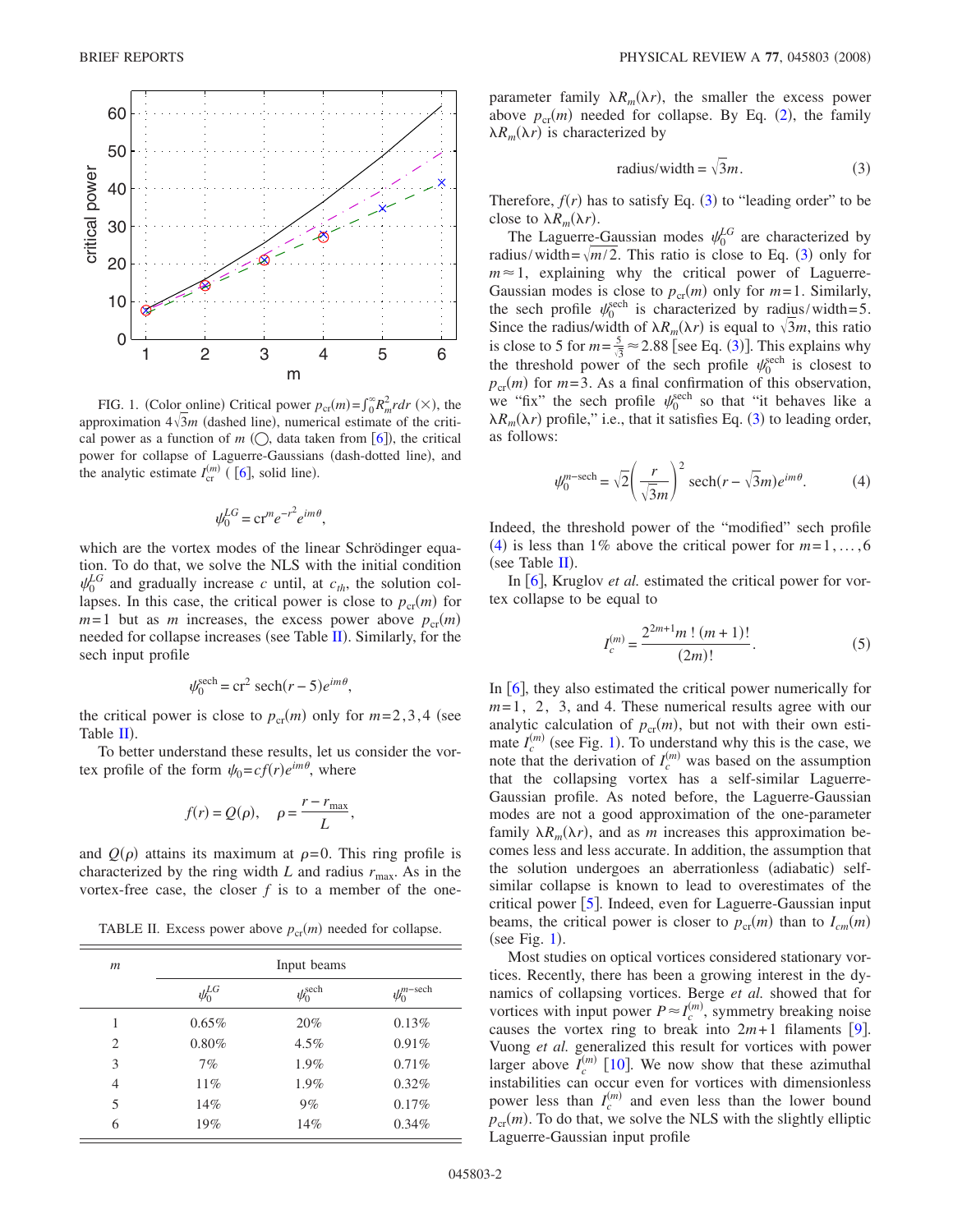<span id="page-2-0"></span>

FIG. 2. (Color online) Solution of the NLS with input beam ([6](#page-2-1)). Top: Levels set at  $z=0$ , 0.5, and  $z=1$  (from left to right). Bottom: Surface plot at *z*=1.

$$
\psi_0 = \psi_0^{LG} [\sqrt{x^2 + (1.05y)^2}], \tag{6}
$$

<span id="page-2-1"></span>with  $m=2$  and with input power equal to  $\frac{3}{4}p_{cr}(m=2)$ . Although the power of this vortex beam is below  $p_{cr}(m)$ , it breaks into two filaments which subsequently undergo col-lapse (see Fig. [2](#page-2-0)). This effect of symmetry breaking is very different from the case of peak-type nonvortex solutions, where deviations from radial symmetry increase the critical power for collapse  $[5]$  $[5]$  $[5]$ . This is because peak-type solutions collapse with the modulated Townes profile, (i.e.,  $\psi$  $\sim \frac{1}{L(z)} R(\frac{r}{L(z)})$ , where  $L \rightarrow 0$  at the singularity) which is stable under azimuthal perturbations, as was demonstrated experimentally and numerically in  $[11]$  $[11]$  $[11]$ , and analytically in  $[12]$  $[12]$  $[12]$ . In contrast, vortices collapse with a ring profile, which breaks into a ring of filaments under azimuthal perturbations  $[10]$  $[10]$  $[10]$ . Since these filaments do not collapse at the phase singularity point *r*=0, each filament can collapse with the Townes profile, hence with the critical power  $p_{cr} = p_{cr}(m=0) \lt p_{cr}(m)$ [[13](#page-3-12)]. Note, that these filaments continue to rotate around *r* =0, so that total helicity is preserved.

Our results are also relevant for beams which are not linearly polarized. Let  $\psi_{\pm}$  be the amplitudes of the circular

components  $\hat{e}_{\pm} = (\hat{x} \pm i\hat{y}) / \sqrt{2}$ . The equation for each circular component is

$$
i\frac{\partial \psi_{\pm}}{\partial z} + \Delta \psi_{\pm} + \frac{2}{3} [\psi_{\pm}]^2 + 2 |\psi_{\mp}|^2 \psi_{\pm} = 0.
$$

<span id="page-2-2"></span>In the case of a pure circular polarization (CP) state  $(\psi_-\)$  $\equiv$ 0), this equation reduces to

$$
i\frac{\partial \psi_{+}}{\partial z} + \Delta \psi_{+} + \frac{2}{3} |\psi_{+}|^{2} \psi_{+} = 0.
$$
 (7)

Since the Kerr effect is smaller by a factor 2/3 compared to the NLS  $(1)$  $(1)$  $(1)$  for a linear polarization state, the critical power for collapse is larger by a factor of  $3/2$  [[15](#page-3-13)]. In particular, the lower bound for the critical power of a CP vortex beam  $\psi$ .  $=e^{im\theta}A_0(r)$  is given by

$$
p_{\rm cr}^{CP}(m) = \frac{3}{2} p_{\rm cr}(m) \approx 6\sqrt{3}m.
$$

Similarly, consider the cases of radial polarization (RP)

$$
\psi^{RP} = A(r,t)[e^{i\theta}\hat{e}_- + e^{-i\theta}\hat{e}_+],
$$

and azimuthal polarization (AP)

$$
\psi^{AP} = iA(r,t)[e^{i\theta}\hat{e}_- - e^{-i\theta}\hat{e}_+].
$$

Since  $|\psi_{+}|=|\psi_{-}|=|A|$ , the equation for each component is

$$
i\frac{\partial \psi_{\pm}}{\partial z} + \Delta \psi_{\pm} + 2|\psi_{\pm}|^2 \psi_{\pm} = 0.
$$

The Kerr effect is larger by a factor of 2, hence the critical power for collapse for each component is smaller by a factor of  $\frac{1}{2}$ , i.e.,  $p_{cr}(\psi_+) = p_{cr}(\psi_-) = \frac{1}{2}p_{cr}(m=1)$ . In addition, the power of  $\psi^{AP}$  and  $\psi^{RP}$  is the sum of the power of  $\psi_{+}$  and of  $\psi$ <sub>-</sub>. Hence,

$$
p_{\rm cr}^{RP} = p_{\rm cr}^{AP} = p_{\rm cr}(\psi_+) + p_{\rm cr}(\psi_-) = p_{\rm cr}(m = 1) \approx 4.12 p_{\rm cr},
$$

in agreement with recent numerical simulations  $[16]$  $[16]$  $[16]$ .

In summary, we showed that the critical power for collapse of radially symmetric vortex beams is typically a few percent above  $P_{cr}(m) = \frac{\lambda^2}{4\pi n_0 n_2} p_{cr}(m)$ , where  $p_{cr}(m) = \int_0^\infty R_m^2 r dr$  $\approx$  4 $\sqrt{3}$ *m*. Deviations from radial symmetry do not increase the critical power, but rather lead to disintegration into collapsing nonvortex filaments.

We thank Amiel Ishaaya for useful discussions. This research was partially supported by Grant No. 2006–262 from the United States–Israel Binational Science Foundation (BSF), Jerusalem, Israel. The research of Nir Gavish was also partially supported by the Israel Ministry of Science Culture and Sports.